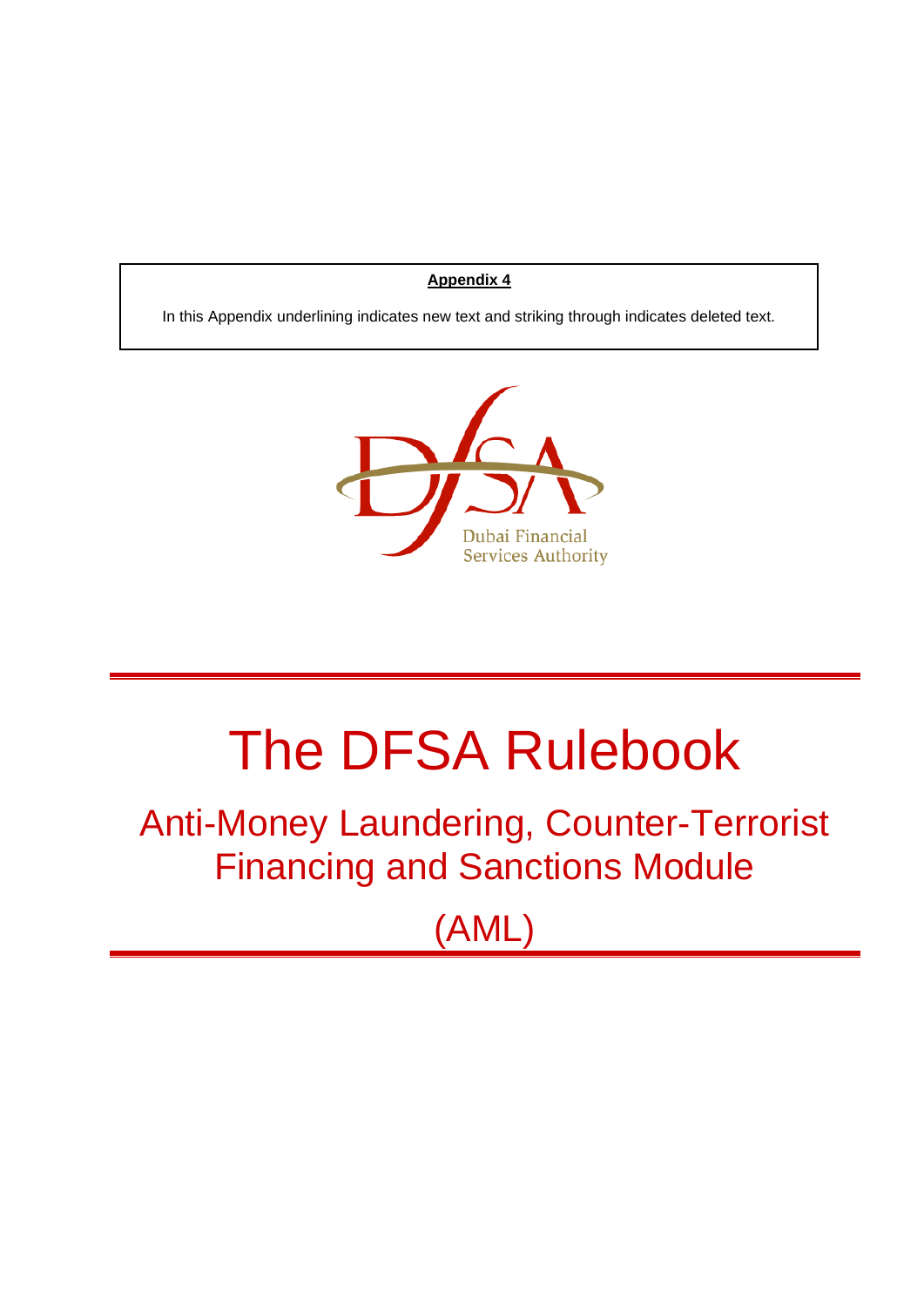

## **15 DNFBP REGISTRATION AND SUPERVISION**

**...**

# **15.3A Whistleblowing**

## **Interpretation**

- **15.3A.1** In this section:
	- (a) "regulatory concern", in relation to a DNFBP, means a concern held by any person that the DNFBP or an officer or employee of the DNFBP has or may have:
		- (i) contravened a provision of legislation administered by the DFSA; or
		- (ii) engaged in money laundering, fraud or any other financial crime;
	- (b) "whistleblower" means a person who reports a regulatory concern to a person specified in Article 68A(3) of the Regulatory Law.

**Policies and procedures**

- **15.3A.2** (1) A DNFBP must have appropriate and effective policies and procedures in place:
	- (a) to facilitate the reporting of regulatory concerns made by whistleblowers; and
	- (b) to assess and, where appropriate, escalate regulatory concerns reported to it.
	- (2) The policies and procedures required under (1) must be in writing.
	- (3) A DNFBP must periodically review the policies and procedures to ensure they are appropriate, effective and up to date.

**Record of whistleblowing reports**

**15.3A.3** A DNFBP must maintain a written record of each regulatory concern reported to it by a whistleblower, including appropriate details of the regulatory concern and the outcome of its assessment of the reported concern.

#### **Guidance**

- 1. The requirements in this section apply only to a DNFBP, as other Relevant Persons are subject to similar requirements in other parts of the Rulebook – see, for example, GEN 5.4 and AUD 4.11.
- 2. The DFSA expects a DNFBP to implement policies and procedures under Rule 15.3A.2 that are appropriate based on the nature, scale and complexity of the DNFBP's business. For example, a larger or more complex DNFBP is expected to have more detailed and comprehensive policies and procedures in place.
- 3. The policies and procedures should:
	- a. include internal arrangements to allow for reports to be made by whistleblowers;
	- b. include adequate procedures to deal with, assess and, where appropriate, escalate reports to the senior management of the DNFBP or, if necessary, to the DFSA or to any other relevant authority;
	- c. include reasonable measures to protect the identity and confidentiality of whistleblowers;